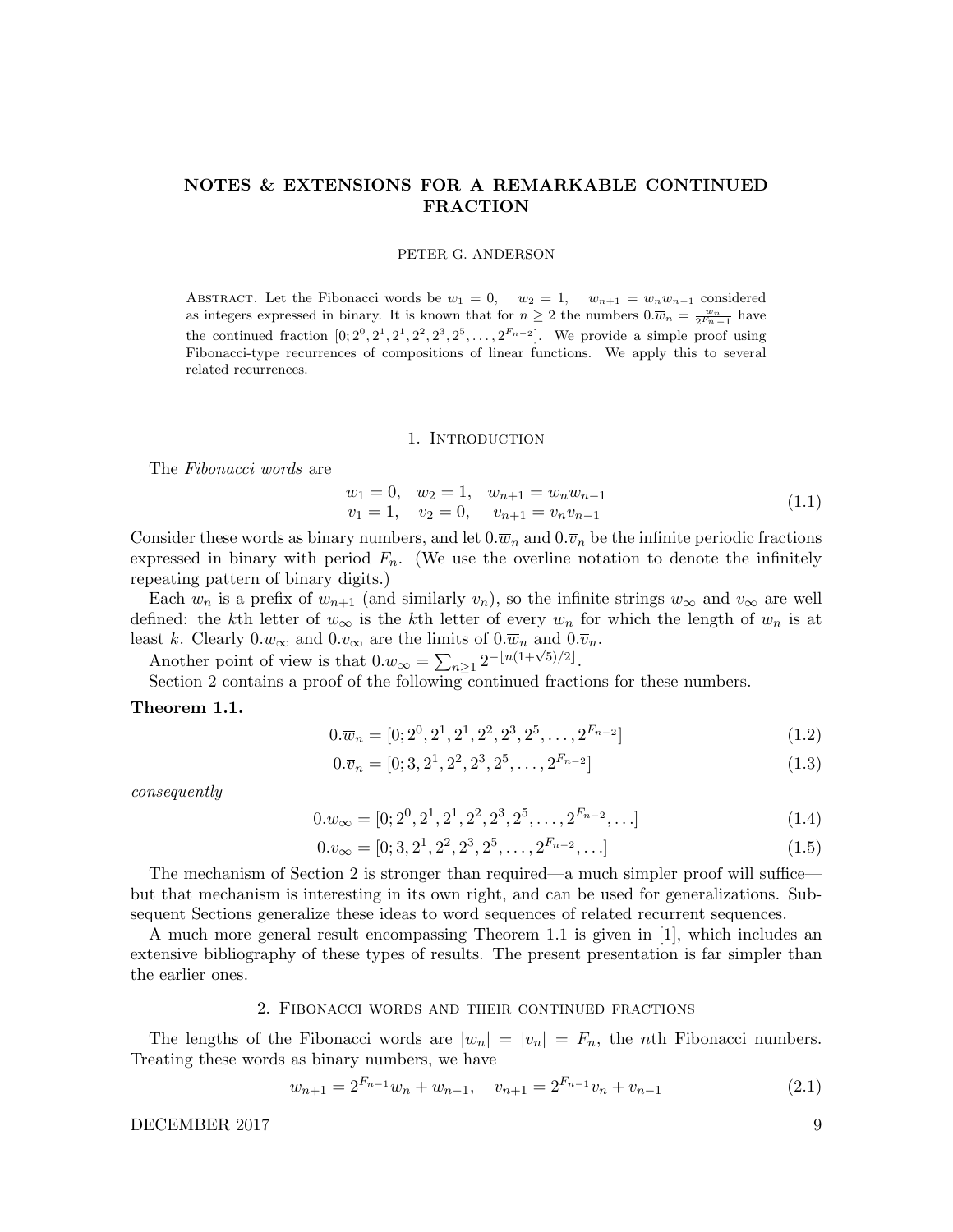# THE FIBONACCI QUARTERLY

Define a sequence of functions  $T_n : \mathbb{R}^2 \to \mathbb{R}^2$ ,  $i = 1, 2, ...$  by

$$
T_n(\vec{x}) = \begin{cases} \frac{\vec{x} + (0,1)}{2} & \text{if } n = 1\\ \frac{\vec{x} + (1,0)}{2} & \text{if } n = 2\\ T_{n-1} \circ T_{n-2} & \text{if } n > 2 \end{cases}
$$
 (2.2)

Denote

$$
T_n(\vec{v}) = \frac{\vec{v} + \vec{c}_n}{d_n} \tag{2.3}
$$

with  $\vec{c}_n \in \mathbb{R}^2$  and  $d_n \in \mathbb{Z}$ . We have the recurrences

$$
\vec{c}_1 = (1,0), \ \vec{c}_2 = (0,1), \ \vec{c}_{n+1} = d_{n-1}\vec{c}_n + \vec{c}_{n-1} \tag{2.4}
$$

and

$$
d_1 = 2, \ d_2 = 2, \ d_{n+1} = d_n d_{n-1} \tag{2.5}
$$

Clearly,

$$
d_n = 2^{F_n} \tag{2.6}
$$

We can now conclude from (Eqs. 2.2, 2.4, and 2.6),

$$
\vec{c}_n = (w_n, v_n) \tag{2.7}
$$

The fixed point,  $\vec{f}_n = (f'_n, f''_n)$  of  $T_n$  is

$$
\vec{f}_n = \frac{\vec{c}_n}{d_n - 1} = (0.\overline{w}_n, 0.\overline{v}_n)
$$
\n(2.8)

Denote the denominator in (Eq. 2.8) by

$$
D_n = d_n - 1 \tag{2.9}
$$

Simple algebra gives us the recurrence

$$
D_{n+1} = d_{n-1}D_n + D_{n-1}
$$
\n(2.10)

Notice that the  $D_n = 2^{F_n} - 1$ , in binary, is a word of all ones of length  $F_n$ , so it obeys the same recurrence as  $w_n$  and  $v_n$  in (Eq. 1.1).

The recurrences of (Eqs. 2.4 and 2.10) give us

$$
\vec{f}_{n+1} = (0.\overline{w}_{n+1}, 0.\overline{v}_{n+1}) = \frac{\vec{c}_{n+1}}{D_{n+1}} = \frac{d_{n-1}\vec{c}_n + \vec{c}_{n-1}}{d_{n-1}D_n + D_{n-1}}
$$
(2.11)

The following table shows the continued fractions for the first few  $0.\overline{w}_n$  and  $0.\overline{v}_n$ .

| $\, n$ | $w_n$ | $0.\overline{w}_n$   | $v_n$ | $0.\overline{v}_n$ |
|--------|-------|----------------------|-------|--------------------|
|        |       | $0/1 = [0]$          |       | $\sqrt{1} = [1]$   |
|        |       | $1 = 11$             |       | $0/1 = [0]$        |
| 3      | 10    | $2/3 = [0; 1, 2]$    | 01    | $1/3=[0;3]$        |
|        |       | $5/7 = [0; 1, 2, 2]$ |       | $2/7=[0;3,2]$      |

Combine the data of this table with the recurrence of (Eq. 2.11), to conclude the proof of Theorem 1.1.

**Comment.** We do not need the function sequence  $\{T_n\}$  and its fixed points to prove Theorem 1.1. All we need to observe is that the numerators and denominators of the fractions  $0.\overline{w}_n$  and  $0.\overline{v}_n$  satisfy the recurrences (Eqs. 2.4 and 2.10), and that the first three fractions  $p_i/q_i$  satisfy  $p_iq_{i+1} - p_{i+1}q_i = \pm 1$ ,  $i = 1, 2$ , which we verify with the above table. The function sequence adds an interesting dimension to the discussion, and in Section 6 it provides a generalization mechanism.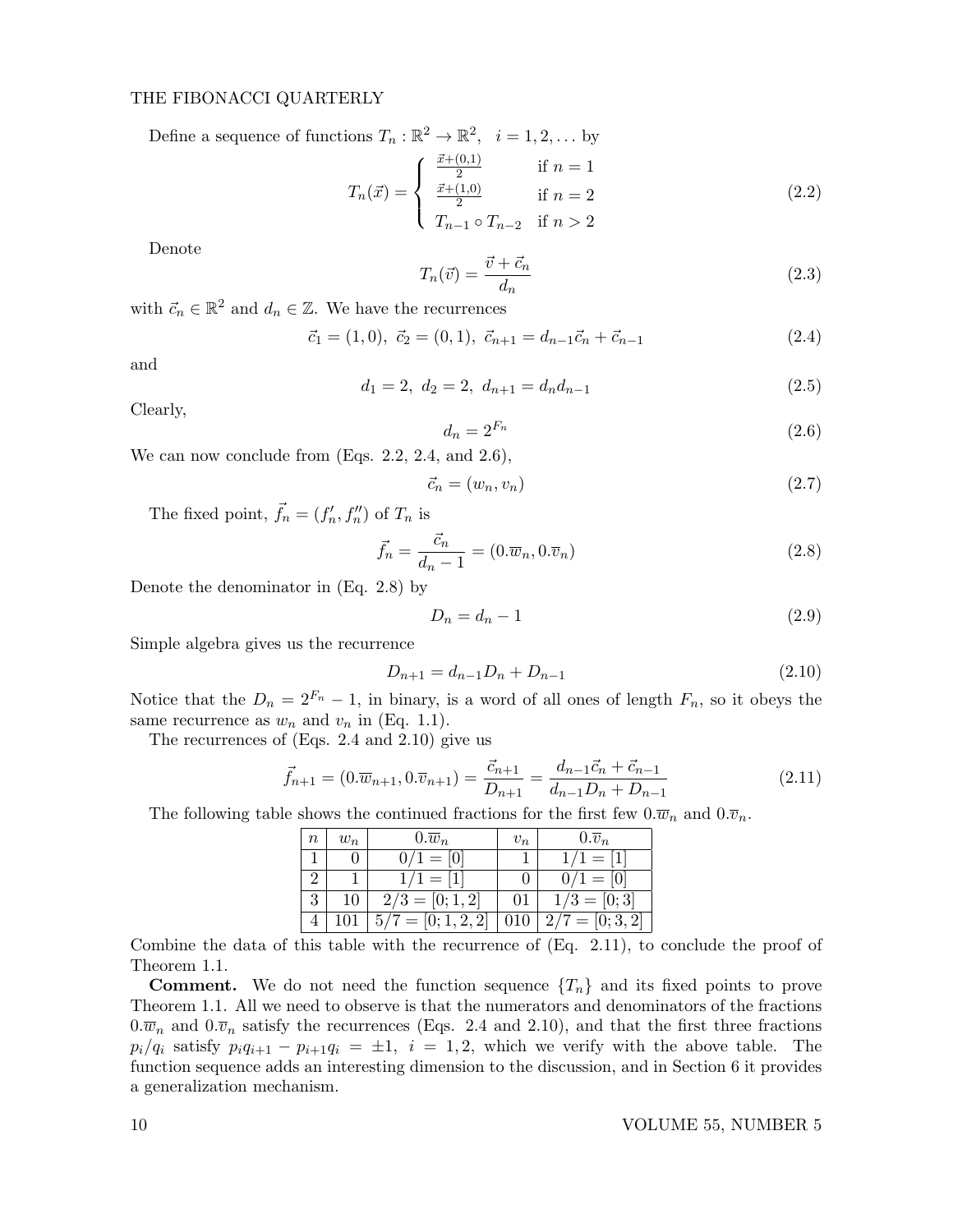# 3. Words and their continued fractions for Lucas and similar sequences

Now consider second order linear recurrences,  $\mathcal{U}_a$ , of the form

$$
u_1 = a, \quad u_2 = 1, \quad u_{n+1} = u_n + u_{n-1} \tag{3.1}
$$

for  $a \geq 2$  ( $\mathcal{U}_2$  is the Lucas sequence, with a subscript offset). For these sequences,  $w_1$  and  $v_1$ will be words of length a, and  $w_2$  and  $v_2$  will be words of length 1. For  $n \geq 2$ , we use the same recurrence as the Fibonacci case, so  $|w_n| = |v_n| = u_n$ .

$$
w_1 = 1a-10, \t w_2 = 1, \t w_{n+1} = w_n w_{n-1}
$$
  
\n
$$
v_1 = 0a-11, \t v_2 = 0, \t v_{n+1} = v_n v_{n-1}
$$
\n(3.2)

The corresponding linear functions  $\{T_n\}$  are

$$
T_n(\vec{x}) = \begin{cases} \frac{\vec{x} + (2^a - 2, 1)}{2^a} & \text{if } n = 1\\ \frac{\vec{x} + (1, 0)}{2} & \text{if } n = 2\\ T_{n-1} \circ T_{n-2} & \text{if } n > 2 \end{cases}
$$
(3.3)

As in Section 2, the words  $w_n$  and  $v_n$  are complementary, and  $0.\overline{w}_n + 0.\overline{v}_n = 1$ 

The following table shows the first few values of our continued fractions for the Lucas,  $a = 2$ case.

| $\boldsymbol{n}$ | $w_n$ | $0.\overline{w}_n$                | $v_n$ | $0.\overline{v}_n$            |
|------------------|-------|-----------------------------------|-------|-------------------------------|
|                  | 10    | $2/3 = [0; 1, 2]$                 | 01    | $1/3 = [0; 3]$                |
| $\overline{2}$   |       | $1/1 = [1]$                       |       | $0/1 = [0]$                   |
| 3                | 110   | $6/7 = [0; 1, 6]$                 | 001   | $1/7 = [0; 7]$                |
| 4                | 1101  | $\overline{13/15} = [0; 1, 6, 2]$ | 0010  | $\overline{2/15} = [0; 7, 2]$ |
|                  |       | $110/127 = [0; 1, 6, 2, 8]$       |       | $17/127 = [0; 7, 2, 8]$       |

So mimicking the program of Section 2, we conclude

$$
0.\overline{w}_n = [0; 1, 6, 2^1, 2^3, \dots, 2^{L_{n-2}}]
$$
\n(3.4)

$$
0.\overline{v}_n = [0; 7, 2^1, 2^3, \dots, 2^{L_{n-2}}]
$$
\n(3.5)

consequently

$$
0.w_{\infty} = [0; 1, 6, 2^1, 2^3, \dots, 2^{L_{n-2}}, \dots]
$$
\n(3.6)

$$
0.v_{\infty} = [0; 7, 2^1, 2^3, \dots, 2^{L_{n-2}}, \dots]
$$
\n(3.7)

For general a, we have:

| $\, n$         |                           | $w_n$          |                 | $0.\overline{w}_n$                                                          |  |  |  |
|----------------|---------------------------|----------------|-----------------|-----------------------------------------------------------------------------|--|--|--|
|                | $1^{a-1}0$                |                |                 | $(2^a-2)/(2^a-1) = [0;1,2^a-2]$                                             |  |  |  |
| $\overline{2}$ |                           |                |                 | $1 = 11$                                                                    |  |  |  |
| 3              | $1^{\alpha}$ <sup>0</sup> |                |                 | $(-2)/(2^{a+1})$<br>$(-1) = [0; 1, 2^{a+1} - 2]$<br>$2^{a+1}$               |  |  |  |
| $\overline{4}$ |                           | $1^a 01$       |                 | $(2^{a+2}-3)\sqrt{(2^{a+2}-1)}$<br>$= [0; 1, 2^{a+1} - 2, 2]$               |  |  |  |
| $\overline{5}$ | $1^a 01^{a+1} 0$          |                |                 | $\sqrt{(2^{2a+3}-2^{a+2}-2)/(2^{3a+3}-1)} = [0;1,2^{a+1}-2,2,a^{a+1}]$      |  |  |  |
|                |                           | $\, n$         | $v_n$           | $0.\overline{v}_n$                                                          |  |  |  |
|                |                           |                | $0^{a-1}1$      | $(2^a - 1) = [0; 2^a - 1]$                                                  |  |  |  |
|                |                           | 2              | 0               | $0/1 = 0$                                                                   |  |  |  |
|                |                           | 3              | $0^a1$          | $(-1) = [0; 2^{a+1} - 1]$<br>$(2^{a+1})$                                    |  |  |  |
|                |                           | $\overline{4}$ | $0^a 10$        | $\overline{(2^{a+2}-1)} = [0; 2^{a+1}-1, 2]$<br>$\mathcal{D}_{\mathcal{L}}$ |  |  |  |
|                |                           | 5              | $0^a 10^{a+1}1$ | $\overline{(2^{a+2}+1)/(2^{3a+1}-1)} = [0; 2^{a+1}-1, 2, a^{a+1}]$          |  |  |  |

DECEMBER 2017 11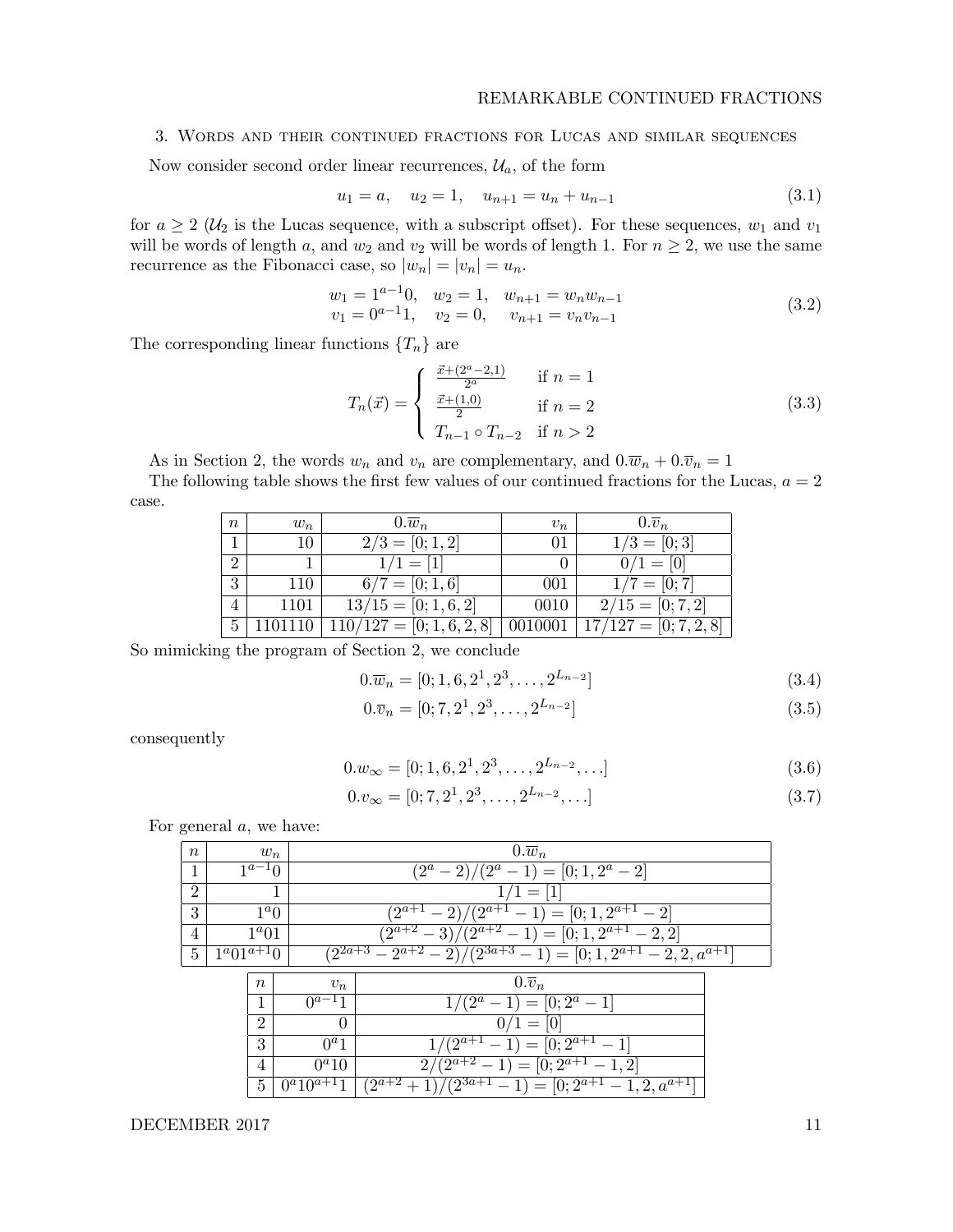So,

$$
0.\overline{w}_n = [0; 1, 2^{a+1} - 2, 2, a^{a+1}, \dots, 2^{u_{n-2}}]
$$
\n(3.8)

$$
0.\overline{v}_n = [0; 2^{a+1} - 1, 2, a^{a+1}, \dots, 2^{u_{n-2}}]
$$
\n(3.9)

consequently

$$
0.w_{\infty} = [0; 1, 2^{a+1} - 2, 2, a^{a+1}, \dots, 2^{u_{n-2}}, \dots]
$$
\n(3.10)

$$
0.v_{\infty} = [0; 2^{a+1} - 1, 2, a^{a+1}, \dots, 2^{u_{n-2}}, \dots]
$$
\n(3.11)

# 4. Words and their continued fractions for Pell-type sequences

A Pell-type recurrence is  $P_{n+1} = 2P_n + P_{n-1}$ . The following sequence of words,  $w_n$  and  $v_n$ have lengths  $1, 1, 3, 7, 17, 41, 99, 239, \ldots$  which satisfy a Pell-type recurrence.<sup>1</sup>

$$
w_1 = 0, \quad w_2 = 1, \quad w_{n+1} = w_n w_n w_{n-1}
$$
  
\n
$$
v_1 = 1, \quad v_2 = 0, \quad v_{n+1} = v_n v_n v_{n-1}
$$
\n
$$
(4.1)
$$

The corresponding linear functions are

$$
T_n(\vec{x}) = \begin{cases} \frac{\vec{x} + (0,1)}{2} & \text{if } n = 1\\ \frac{\vec{x} + (1,0)}{2} & \text{if } n = 2\\ T_{n-1} \circ T_{n-1} \circ T_{n-2} & \text{if } n > 2 \end{cases}
$$
(4.2)

Follow the same program used in Sections 2 and 3, and conclude

$$
0.w_{\infty} = [0; 1, 6, 18, 1032, \dots, 2^{P_{n-1}}(2^{P_n} + 1), \dots]
$$
\n(4.3)

$$
0.v_{\infty} = [0; 7, 18, 1032, \dots, 2^{P_{n-1}}(2^{P_n} + 1), \dots]
$$
\n(4.4)

### 5. Variation one: Binary words from different types of recurrences

These final two sections report some computational experiments attempting to discover a wider variety of remarkable continued fractions.

This section explores three recurrences of the form

$$
u_1 = 1, \quad u_2 = 2, \quad u_{n+1} = u_n + u_{n-1} + M_n \tag{5.1}
$$

for which  $M_n = 1$  or 2, for all n, and  $M_n = n - 3$ .

The first rule gives us the sequence

1, 2, 4, 7, 12, 20, 33, 54, 88, 143, 232, 376, 609, 986,...

Each term is one less than the corresponding Fibonacci number (A000071 in [2]). Build two binary sequences  $N_n$  and  $D_n$  (for numerator and denominator) as follows.

$$
N_1 = 1, \quad N_2 = 10, \quad N_{n+1} = N_n 0 N_{n-1}
$$
  
\n
$$
D_1 = 1, \quad D_2 = 11, \quad D_{n+1} = D_n 0 D_{n-1}
$$
\n(5.2)

This gives

N<sup>8</sup> D<sup>8</sup> = 100101001001010010100100101001001010010100100101001010 110101101101011010110110101101101011010110110101101011 (5.3)

 $\overline{11}$ This is sequence A001333, numerators of continued fraction convergents to  $\sqrt{2}$  [2].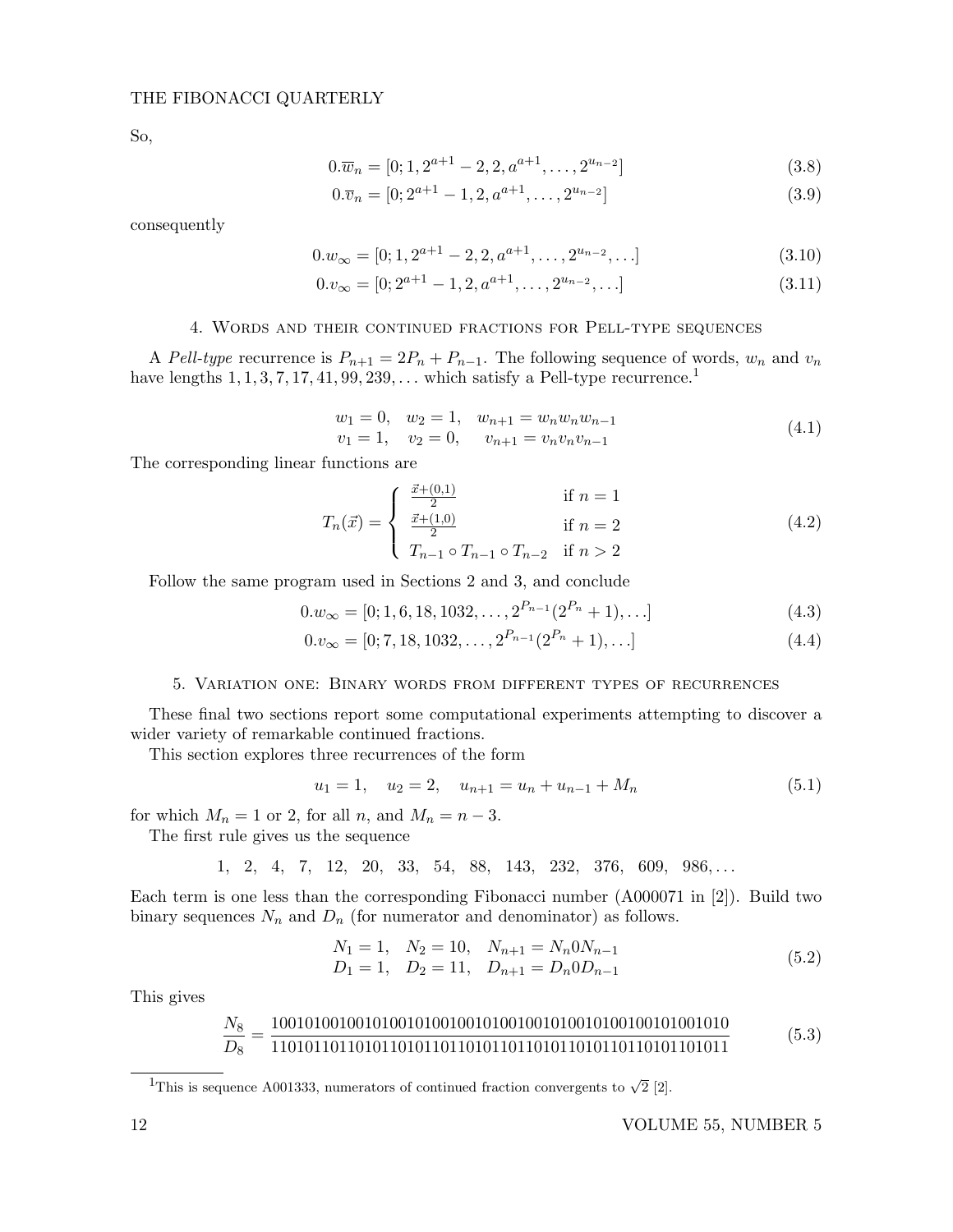which has the continued fraction

$$
[0; 1, 2, 4, 8, 32, 256, 8192, 2097152] = [0; 2^0, 2^1, 2^2, 2^3, 2^5, 2^8, 2^{13}, 2^{21}]
$$
  
= 
$$
[0; 2^{F_0}, 2^{F_1}, 2^{F_2}, 2^{F_3}, 2^{F_4}, 2^{F_5}, 2^{F_6}, 2^{F_7}]
$$
(5.4)

and generally

$$
\frac{N_n}{D_n} = [0; 2^{F_0}, 2^{F_1}, 2^{F_2}, 2^{F_3}, \dots, 2^{F_{n-1}}]
$$
\n(5.5)

Complementing the numerator's seeds, as

$$
N_0 = 1, \quad N_2 = 01, \quad N_{n+1} = N_n 0 N_{n-1}
$$
\n
$$
(5.6)
$$

yields the continued fraction

$$
\frac{N_8}{D_8} = [0; 3, 4, 8, 32, 256, 8192, 2097152] = [0; 3^1, 2^2, 2^3, 2^5, 2^8, 2^{13}, 2^{21}]
$$
\n(5.7)

To explain the similarity of this continued fraction to Theorem 1.1, note that the difference sequence in the present case is  $u_{n+1} - u_n = F_{n+1}$ .

The second experiment, with  $M_n = 2$ , produces a similar result. The sequence of word lengths for numerators and denominators is

1, 2, 5, 9, 16, 27, 45, 74, 121, 197, 320, 519, 841, 1362,...

For this sequence,  $u_n = L_{n+1} - 2$  (A014739 in [2]). Define the sequence of numerator and denominator words as

$$
N_1 = 1, \quad N_2 = 10, \quad N_{n+1} = N_n 00 N_{n-1}
$$
  
\n
$$
D_1 = 1, \quad D_2 = 11, \quad D_{n+1} = D_n 00 D_{n-1}
$$
\n(5.8)

This gives

$$
\frac{N_7}{D_7} = [0; 1, 2, 8, 16, 128, 2048, 262144, 536870912] = [0; 1, 2^1, 2^3, 2^4, 2^7, 2^{11}, 2^{18}, 2^{29}] \tag{5.9}
$$

The exponents are the Lucas numbers. Generally,

$$
\frac{N_n}{D_n} = [0; 1, 2^{L_1}, 2^{L_2}, 2^{L_3}, \dots, 2^{L_n}]
$$
\n(5.10)

Now let  $M_n = n - 3$ , producing the sequence

1, 2, 3, 6, 11, 20, 35, 60, 101, 168, 277, 454, 741, 1206,...

(A131269 in [2]). The difference sequence,  $a_n = u_n - u_{n-1}$  for this sequence satisfies  $a_{n+1} =$  $a_n + a_{n-1} + 1$ , which occurs as the exponents in the continued fraction below (Eq. 5.12). Define the sequence of numerator and denominator words as

$$
N_1 = 1, \quad N_2 = 10, \quad N_{n+1} = N_n 0^{n-3} N_{n-1}
$$
  
\n
$$
D_1 = 1, \quad D_2 = 11, \quad D_{n+1} = D_n 0^{n-3} D_{n-1}
$$
\n(5.11)

$$
\frac{N_8}{D_8} = [0; 1, 2, 2, 8, 32, 512, 32768, 33554432] = [0; 1, 2^1, 2^1, 2^3, 2^5, 2^9, 2^{15}, 2^{25}]
$$
(5.12)

The sequence of exponents appears to be A001595 in [2]: " $a(n) = a(n-1) + a(n-2) + 1$ , with  $a(0) = a(1) = 1.$ "

DECEMBER 2017

$$
^{13}
$$